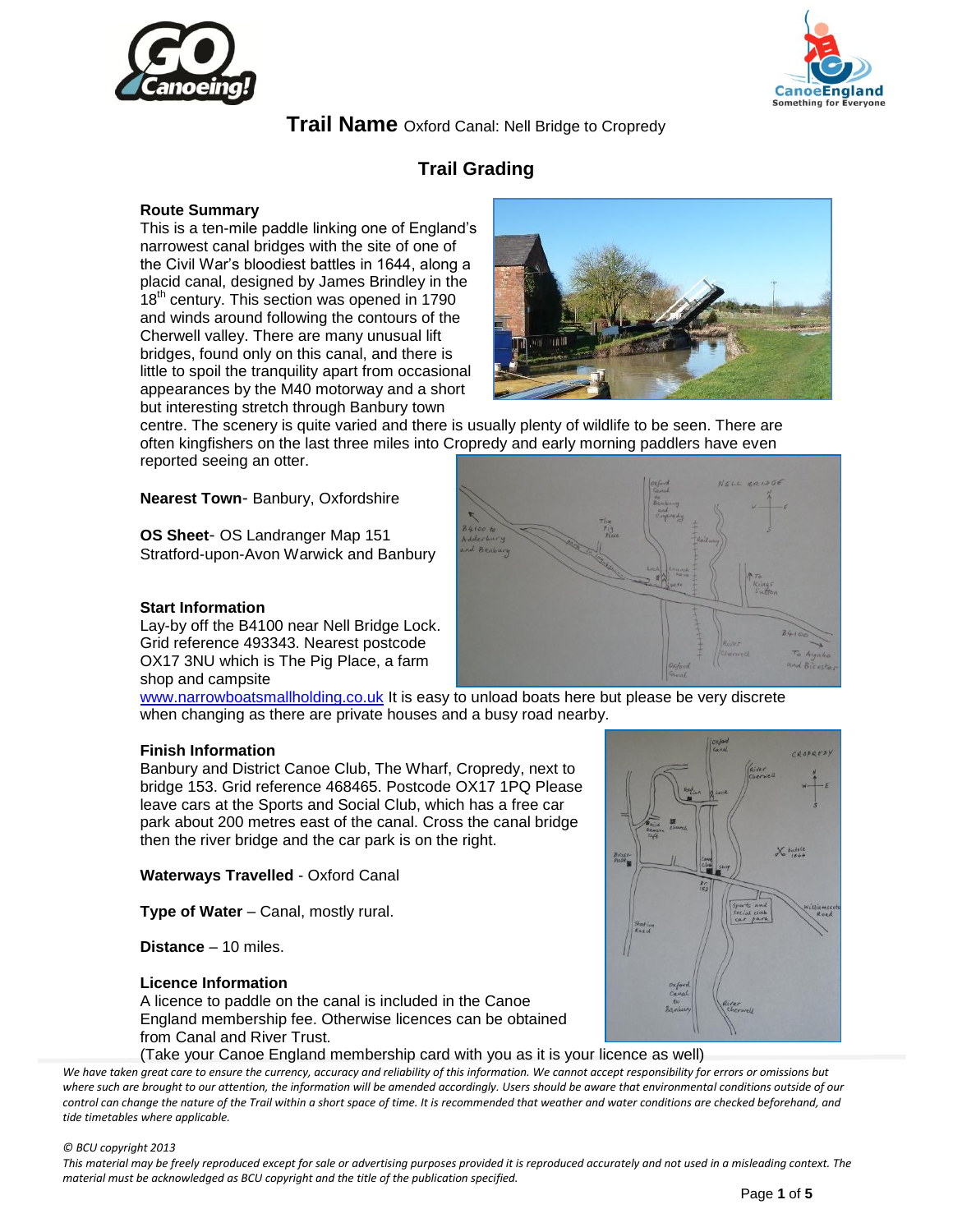



A licence to paddle the river is included in the [Canoe England membership](http://www.canoe-england.org.uk/membership/) fee. Otherwise licenses can be obtained from [Canal & River Trust](http://www.britishwaterways.co.uk/license-it) (Take your Canoe England membership card with you as it is your licence as well)

#### **Local Facilities**

Cafes, bars, shops and toilets in Banbury town centre, a useful shop right next to the finish and two pleasant village pubs in Cropredy.

**Vehicle Shuttle Required** - Yes. Unfortunately there is no public transport between the start and the finish.

**Portages and Locks** – 6. All straightforward.

#### **Description**

From the lay-by, carry boats along the left-hand side of the B4100, through a gate to the canal and launch just above the lock. The canal passes under the first of many lift bridges, typical of the south part of the Oxford Canal. After a mile is the first M40 bridge, but most of the scenery is rural, steep banks and trees on the left, flat grass fields and the River Cherwell on the right. The first portage is at Kings Sutton Lock, a narrow twisty path close to the lock cottage. This is seriously remote,



the only access other than the towpath being a narrow stony track a mile long. Kings Sutton railway station and the elegant church spire can be seen on the right, but there is no easy way to reach them. A bit under a mile further on is Twyford Wharf, which has road access and limited parking.

Then comes Grants Lock (portage right), the M40 again and the southern approaches to Banbury. Look out for roe deer in the fields on the left, they are quite common round here. Where



the land flattens out on the left is Bankside Park, a good picnic spot, especially under the two huge weeping willow trees, cool and peaceful on a hot sunny day. Tramway Bridge, number 168, is handy for Morrisons supermarket. Then follows half a mile of industry, Swan Foundry on the left, light industrial units on the right, walls topped with razor wire and broken glass, and in amongst it, a nice terrace of modern houses, the Sea Scouts and a kids' nursery.

We have taken great care to ensure the currency, accuracy and reliability of this information. We cannot accept responsibility for errors or omissions but where such are brought to our attention, the information will be amended accordingly. Users should be aware that environmental conditions outside of our *control can change the nature of the Trail within a short space of time. It is recommended that weather and water conditions are checked beforehand, and tide timetables where applicable.* 

#### *© BCU copyright 2013*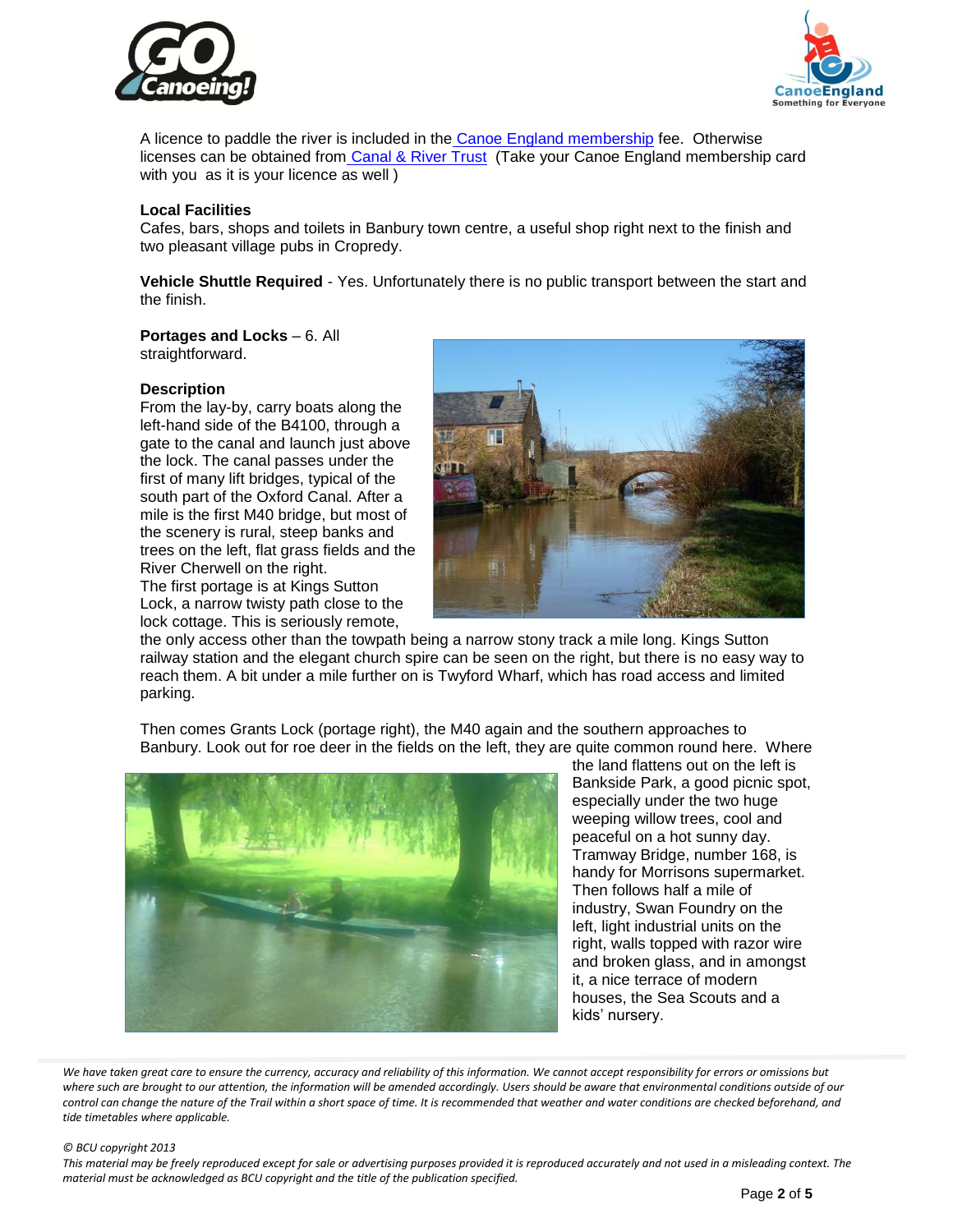



After bridge 166 is Banbury Lock. Land left to portage or right to stop at the Mill Arts Centre, good for live music and theatre, drinks all day and decent food between 12 and 2 Monday to Saturday. Leave the boats in the care of Spaghetti-Limbed Pete and head for the café bar on the ground floor.

Banbury Lock is 5.5 miles from Nell Bridge and 4.5 miles from Cropredy.

On the left above the lock, buried in a shopping centre, is a fascinating piece of canal history: Tooley's Boatyard, a dry dock in a giant glass case, near where Tom Rolt and his wife had their narrowboat Cressy fitted out in 1939. Their voyage round the canals and rivers of England, and their book Narrow Boat sparked a new interest in the canals, for leisure rather than work, led to the formation of the IWA (Inland Waterways Association) and helped to save the Oxford Canal and many others from closure. Banbury Museum (either side of the weird glass bridge) has some displays on the subject.





On the right is Spiceball Country Park, on the left the source of the best smell in Banbury: Fine Lady Bakeries, instant stomach rumbles. You pass under and alongside two busy main roads, then the canal bends to the right into the countryside. On the right before the railway bridge and Hardwick Lock is Grimsbury Plantation, a nature reserve. Watch for kingfishers from here onwards.

Just above the lock you pass under the M40 for the last time and the canal becomes more peaceful. On this stretch you may encounter members of Banbury and District Canoe Club out training. There are two more locks to portage, then the club is on the left immediately after bridge 153. On the last

Sunday in November, the club runs a race from Cropredy to Nell Bridge and back in memory of Ross Warland, a talented marathon paddler who died of cancer at the age of twenty. The race is the first of the serious winter events which lead up to the Devizes to Westminster Race. It attracts paddlers from all over the country.

Across the canal from the club is the Bridge Stores, a small but well-stocked shop. There are two pubs within easy walking distance: the Brasenose Inn and the Red Lion, and a café on the village green.

See [www.brasenosearms.co.uk](http://www.brasenosearms.co.uk/) and [www.theredlioncropredy.co.uk/](http://www.theredlioncropredy.co.uk/)

The fields around the river bridge were the scene of a Civil War battle in 1644. Every year around the middle of August, the village hosts the Fairport Festival, a weekend of folk and rock music with silly hats. Twenty thousand people and usually no arrests. A friendly atmosphere, but don't try driving into Cropredy! [www.fairportconvention.com/cropredy.php](http://www.fairportconvention.com/cropredy.php)

#### **Useful Information**

### **Recommended Next Trail**

### If you have enjoyed this trail why not try out one of the many trails available.

We have taken great care to ensure the currency, accuracy and reliability of this information. We cannot accept responsibility for errors or omissions but where such are brought to our attention, the information will be amended accordingly. Users should be aware that environmental conditions outside of our *control can change the nature of the Trail within a short space of time. It is recommended that weather and water conditions are checked beforehand, and tide timetables where applicable.* 

#### *© BCU copyright 2013*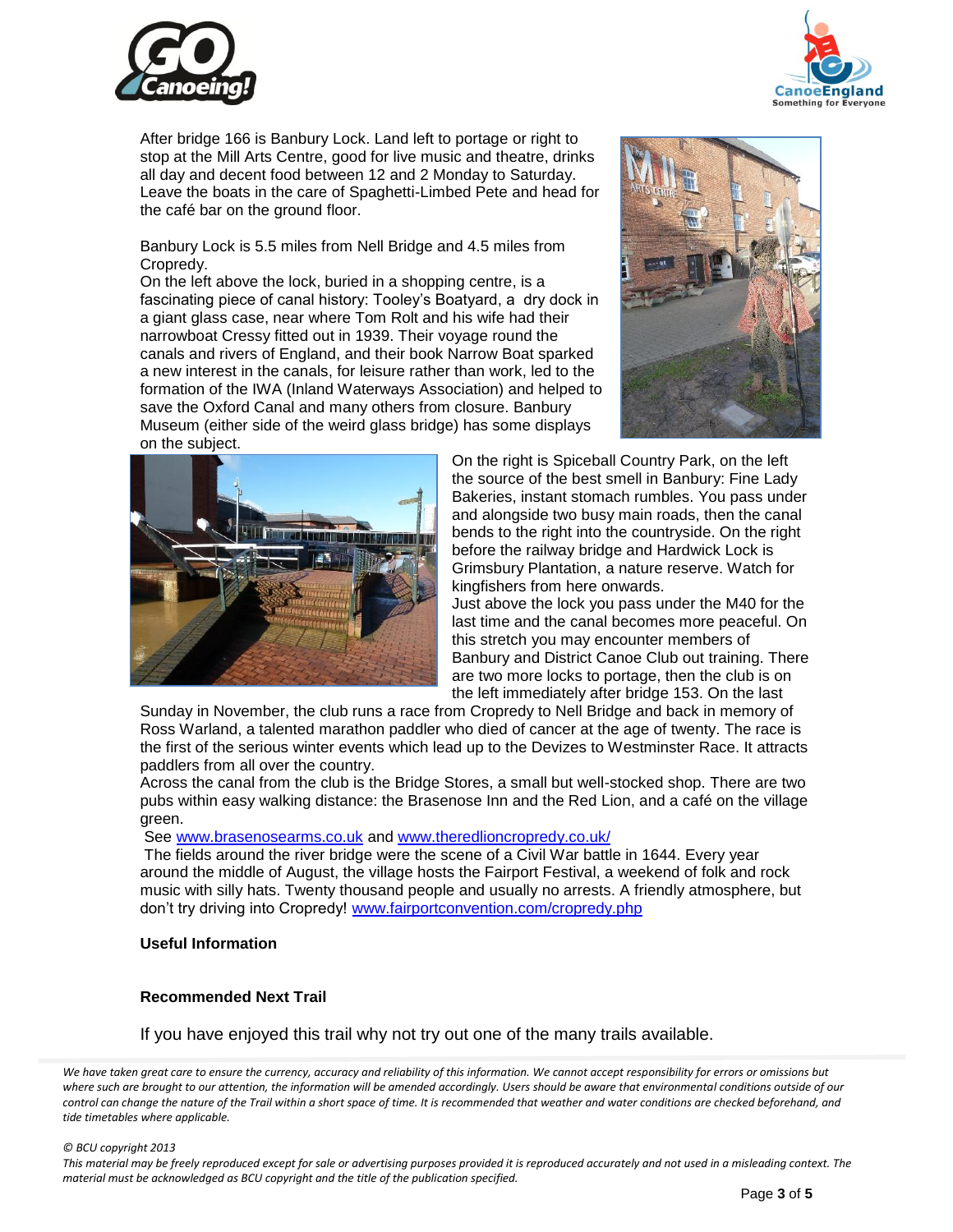



# **Safety Information**

Spending an afternoon canoeing can be a fun way to experience nature, get a great workout and spend time with family and friends.However,it can also be a dangerous journey, if safety guidelines are overlooked. Always follow these basic rules and comply with navigation rules- keep to the right of on-coming boats. Please be careful at points along the trail where there are sharp bends on the waterway and keep a look out at these points for oncoming traffic.

## *Wear appropriate clothing*

Always wear shoes. Rocks, rough terrain and river beds present serious hazards to boaters without the proper attire. Nearly 90per cent of all boating injuries are attributed to lack of proper footwear. Other canoe safe clothing includes hats, additional dry clothing towels, and layered items which can easily be removed.

### **Be sure to**

- Know the weather forecast before you set out canoeing.
- Familiarise yourself with the local area, it's sensitive places and protected areas.
- Leave the environment as you found it. Please read You, Your Canoe and the

# [environment](http://www.canoe-england.org.uk/media/pdf/you%20your%20canoe%20and%20the%20environment%20November%202012.pdf)

- Take your litter home with you.
- Follow the navigation rules for the waterway you are on.
- Keep noise to a minimum.
- Do not damage bank side vegetation when launching or landing. (No Seal Launching)
- Where possible keep to any designated paths or launching points.
- Canoe a safe distance away from wildlife.
- Check your equipment.
- Observe the navigation rules for this waterway.
- *-* Check to see if there are any events on the waterways when you wish to travel.
- Use the checklist below to make sure you have everything you need.

### Checklist:

- 1. Boat
- 2. Paddle
- 3. Buoyancy Aid
- 4. Bailer/sponge
- 5. Small First Aid Kit
- 6. Penknife
- 7. Mobile telephone (in a waterproof bag....Please note that in some areas due to the location mobile telephone reception might be nonexistent)
- 8. Fresh drinking water
- 9. Sun cream, hat and sunglasses
- 10. Light waterproof jacket
- 11. Footwear
- 12. Licence

We have taken great care to ensure the currency, accuracy and reliability of this information. We cannot accept responsibility for errors or omissions but where such are brought to our attention, the information will be amended accordingly. Users should be aware that environmental conditions outside of our *control can change the nature of the Trail within a short space of time. It is recommended that weather and water conditions are checked beforehand, and tide timetables where applicable.*